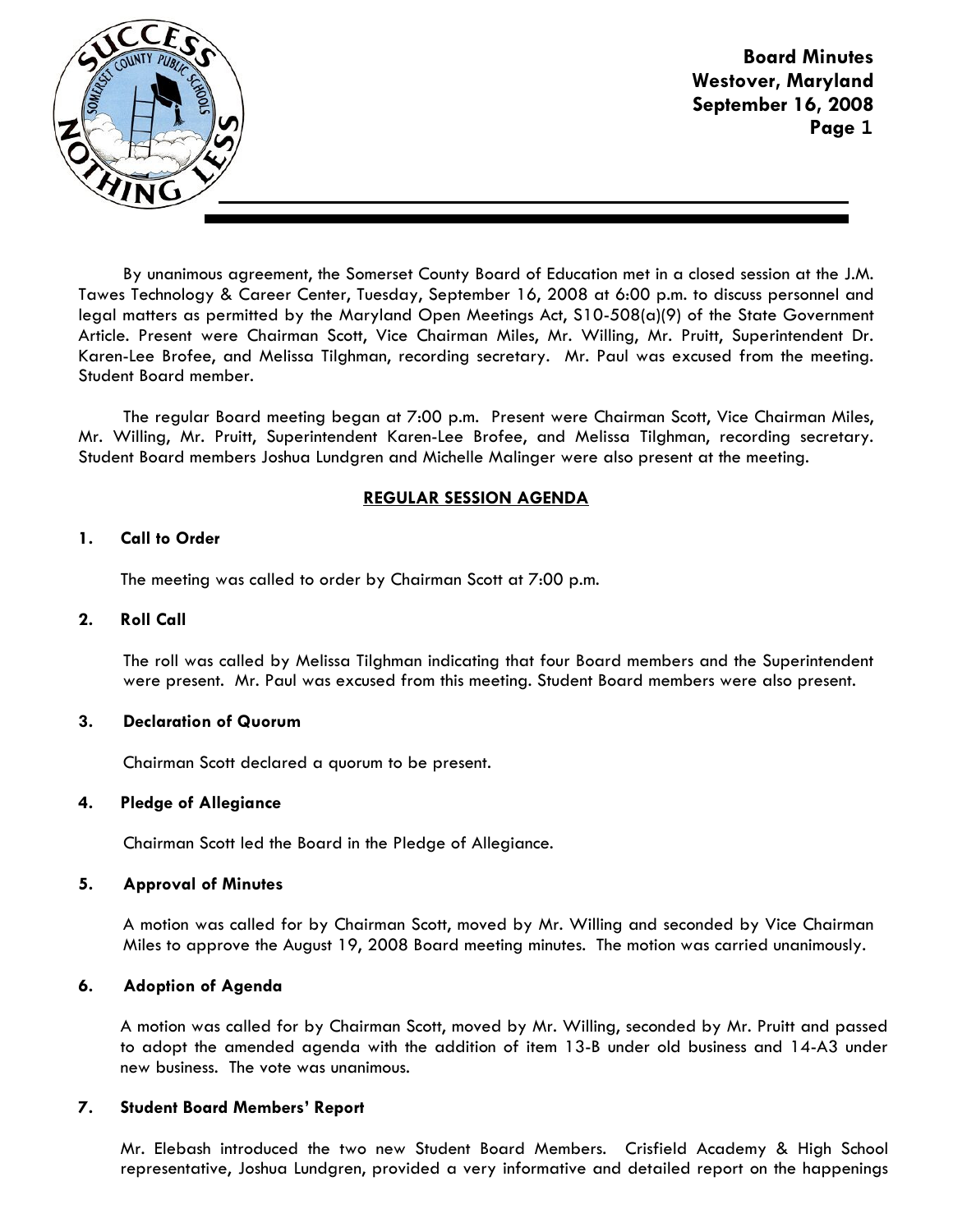at the schools in the Southern end of the county. Washington Academy and High School representative, Michelle Lundgren, provided information to the Board on the happenings at the Northern end schools. Chairman Scott thanked and welcomed each student.

## 8. Public Participation

There was no public participation.

## 9. Space Camp

 April Todd, the 2008 Teacher of the Year made a presentation on her trip to the Alabama Space Camp. Mrs. Todd involved the Board members and the audience in an experiment where everyone was given a Jelly Bean. Everyone was asked to pinch their nose and chew on the Jelly Bean and describe what happened. Dr. Brofee volunteered that without a sense of smell she could not taste the Jelly Bean. Mrs. Todd stated that this experiment of taste is how the astronauts' sense of taste is in space.

 Mrs. Todd announced that the Space Camp has offered to pay the tuition for one student from Somerset County Public Schools to attend the camp. It is Mrs. Todd's goal to send at least two students and an adult to the Space Camp. Fundraisers are being held and donations are being sought. A committee will be selected to review submitted applications. Special needs' students will also be considered.

 Mr. Pruitt commended April on a job well done this year as Somerset's and Maryland's representatives.

#### 10. Summer Programs

 Mrs. Forbush presented a report on the programs that were held this summer. Teachers received paid training courses through Chesapeake College this summer to prepare the programs.

The Adventurer program was held at Greenwood Elementary School and is similar to the Voyager Program. Students who showed an extra need throughout the school year were selected to attend the Adventurer and the Voyager program. The Migrant program was also offered and yielded great outcomes. Several assistants were used to work with the various groups of students attending GES. As an extra benefit, all school aged students were given the opportunity to have breakfast and lunch at the schools.

Chairman Scott thanked Mrs. Forbush for her report

## 11. Greenwood Elementary School Report

Mrs. O'Neal's presentation began showing the GES students around the United States flag. The students were singing the National Anthem. A Pep Rally was held that introduced PBIS to the students. Mrs. O'Neal also reported that all student subgroups made AYP and showed a significant increase in test scores. Professional Development continues and the GES faculty is looking forward to a great year. Chairman Scott thanked Mrs. O'Neal for her report.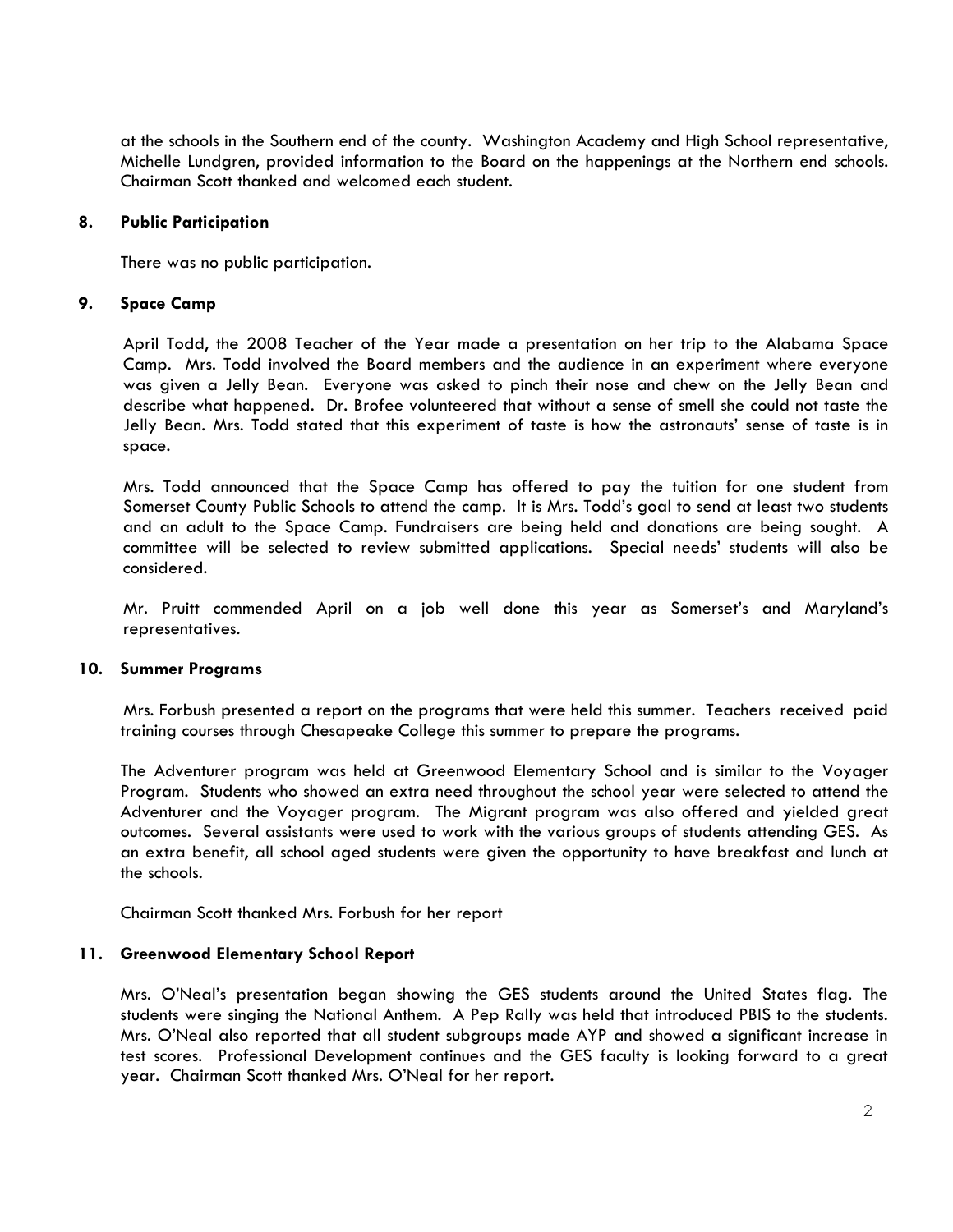## 12. Financial Statements

Mrs. Miller introduced auditor Ron Hickman who was speaking on behalf of Faw Casson. The Finance Department was thanked for all their help and commended for a job well done in preparation and assistance with the audit. Food Service has taken a net loss of \$14,239 which is significantly lower than last year.

Mr. Hickman did make recommendations for the following; 1) check reviewing should be done by an independent person; 2) bank deposits should be made promptly; 3) consideration in creating an internal auditor's position; and 4) the completion of a finance manual.

Mrs. Miller ended the financial statement report by informing the Board that the Legislative Auditors will began their audit on December 12, 2008. The audit will continue four to six months.

### **OLD BUSINESS**

## 13. A. Policies

### Minority Business Enterprise Participation Policy #400-19

The Minority Business Enterprise Participation Policy #400-19 was tabled until the November Board meeting to allow time to make state revisions to the policy.

### Washington High School's Pre Construction Management Firm Approval

It was moved by Vice Chairman Miles and seconded by Mr. Pruitt to approve Mr. Daugherty's request to award Whiting-Turner the bid for Washington High School's Pre Construction Management Firm. The vote was unanimous.

#### B. Food & Nutrition Bid Approval

Mr. Daugherty requested that the Board approve the confirmation decision of the Eastern Shore Consortium's Nutrition, Food and Bread Bid. It was moved by Mr. Willing, seconded by Mr. Pruitt and passed to approve Mr. Daugherty's request. The vote was unanimous.

#### 14. NEW BUSINESS

### A. Policies

Dr. Brofee introduced the new procedure for introducing new and revised policies. There will be a process, which includes gathering input from the Board and staff. A rubric will be development.

#### 100 Series Policies Input

Dr. Brofee presented a list of the 100 series policies for the Boards' review. Mr. Willing suggested that a closer look at Policy #100-11, Personnel Hearings, be reviewed. Revisions to policies will be addressed at the October Board meeting.

#### NABSE Minority Survey

It was moved by Mr. Willing, seconded by Vice Chairman Miles, and passed to approve Mr. Webster's requests to distribute the NABSE Minority Survey to all 9<sup>th</sup> Grade students interested in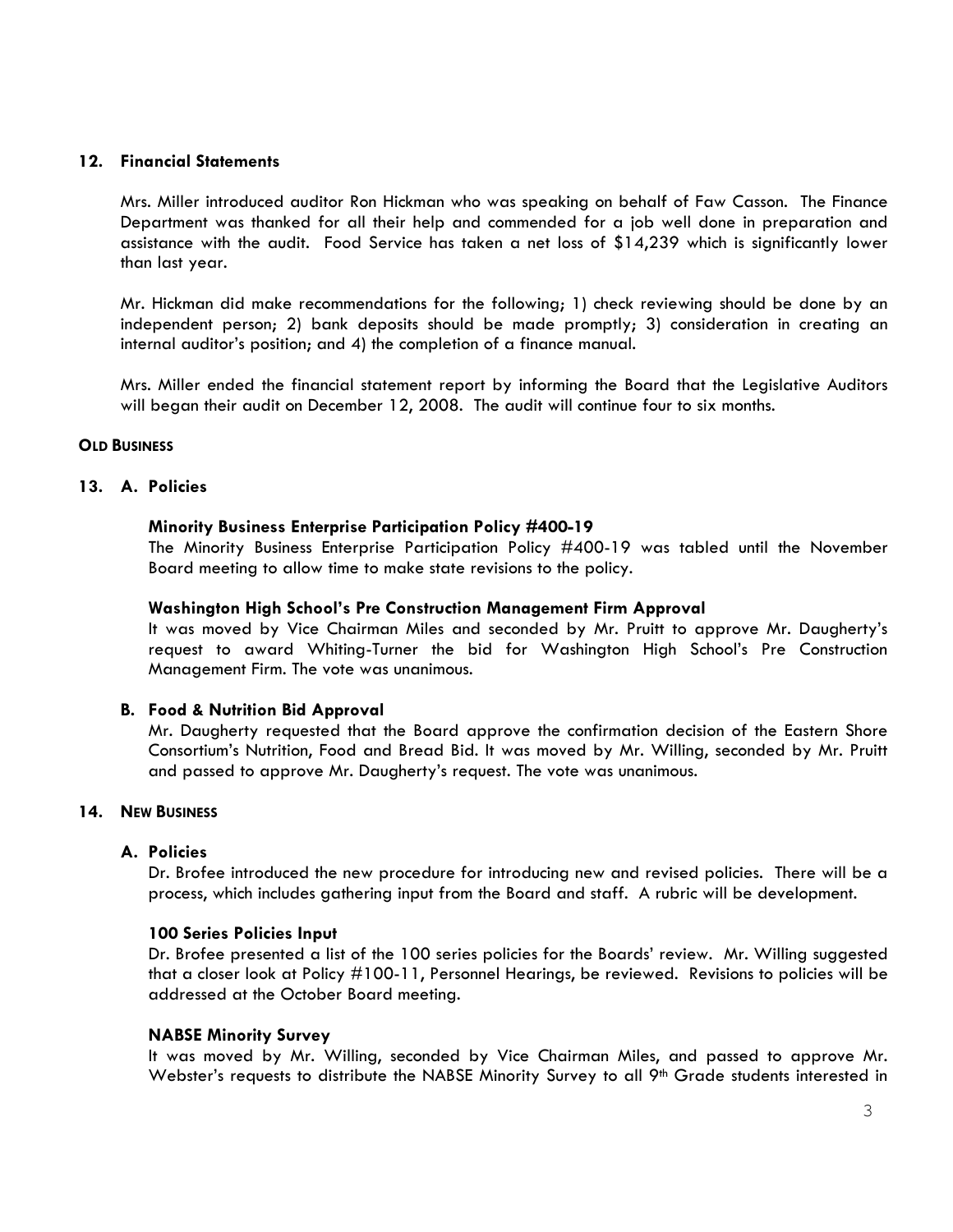becoming educators. The vote was unanimous.

## B. 2008 Master Plan Update Preliminary Draft Summary

Dr. Brofee explained the purpose of the Master Plan Update. The Elementary Core programs have been revised. 100% of GES Teachers have passed the Tech I Assessment. The conclusion of the Master Plan Presentation was that schools will become stronger and students will develop higher performance skills.

Reports show that Thorton funds were well used and spent. The Board members have a preliminary draft update. It was moved by Mr. Willing, seconded by Mr. Pruitt, and passed to approve the submission of the 2008 Master Plan Update. The vote was unanimous.

## C. Technology Initiatives

Mrs. Smoker presented an overview of the Technology Initiatives. Somerset County was awarded a surplus grant to expand technology learning to the  $5<sup>th</sup>$  grade students. Funds for the expansion of the technology plan were used to create advanced technology education and used to continue the use of Promethean Boards, LCD's, Laptops, and the audio system. A laptop program for all  $7<sup>th</sup>$ graders is also being developed. Somerset County Public Schools is also expanding and providing high tech  $8<sup>th</sup>$  grade technology programs. The classrooms for the  $8<sup>th</sup>$  grade will be the same as the Intermediate School.

Vice Chairman Miles provided feedback from the recent MABE conference he attended. He mentioned that a lot of school systems are using the WII gaming system in schools as adaptive physical education.

## D. Facilities

## Approval for Permission to Train

A motion was called for by Chairman Scott, moved by Mr. Willing, seconded by Vice Chairman Miles and passed to approve Mr. Daugherty's request to train Rick Evans, Jerry Miles, Benita Tilghman, Marsha Johnson, and John Townsend as new school bus drivers. The vote was unanimous.

#### Capital Improvement Plan

Upon recommendation of the Superintendent, it was moved by Mr. Willing, seconded by Mr. Pruitt, and passed to approve Mr. Daugherty's Capital Improvement Plan. The vote was unanimous.

#### Energy Conservation Report

Mr. Daugherty introduced Mr. Todd and explained his position in overseeing energy use. A chart was distributed to all Board members detailing the kilowatts saved since the implementation of energy conservation. Electric watts and energy use has gone down in all buildings. The Energy Education group will be visiting the Board to explain Mr. Todd's role in helping the county save.

Mr. Todd also reported that Deal Island's energy report for June and July did not show significant savings. This was due to a mechanical failure with the thermostats which kept them running constantly. This problem has been corrected.